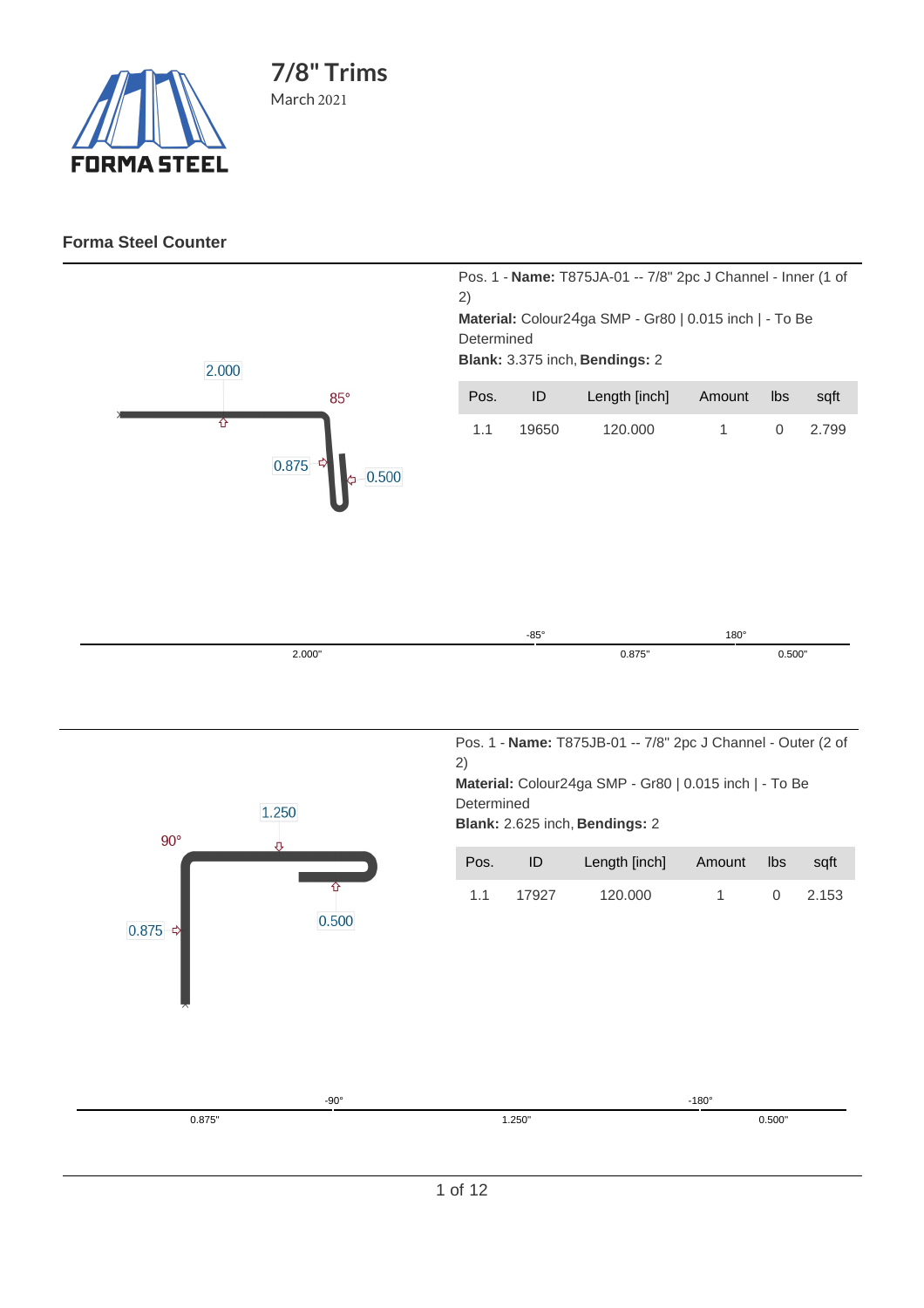

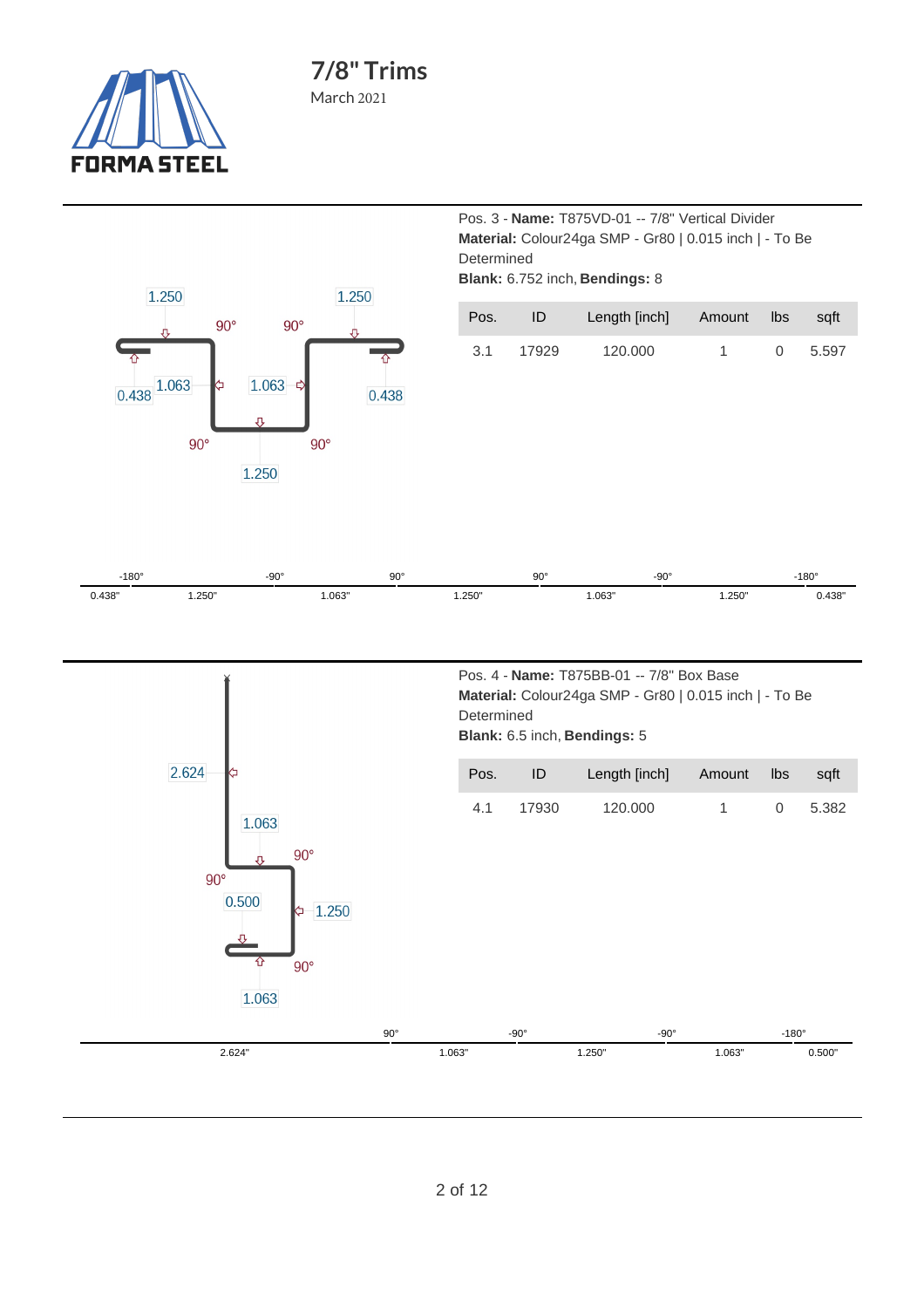

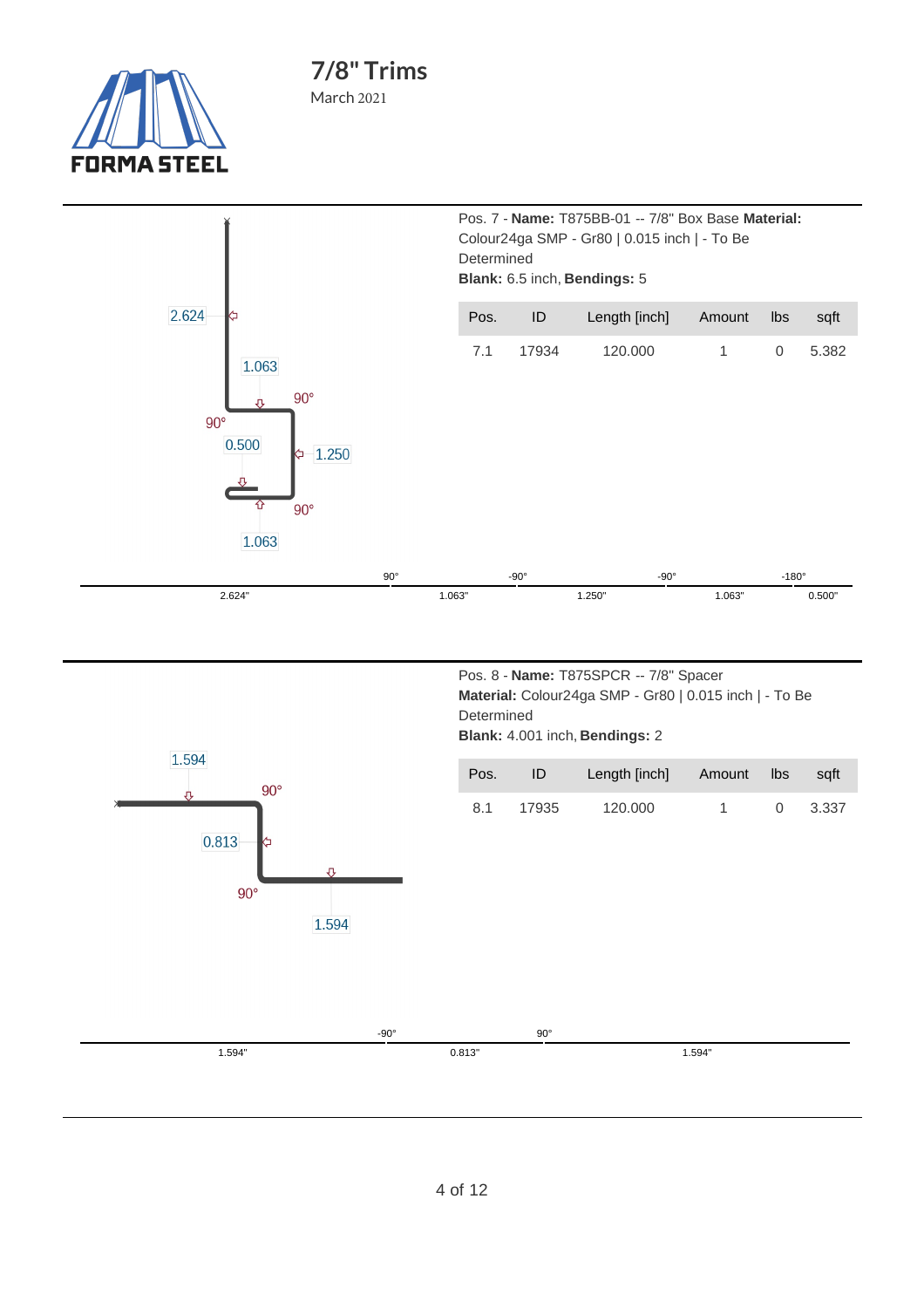

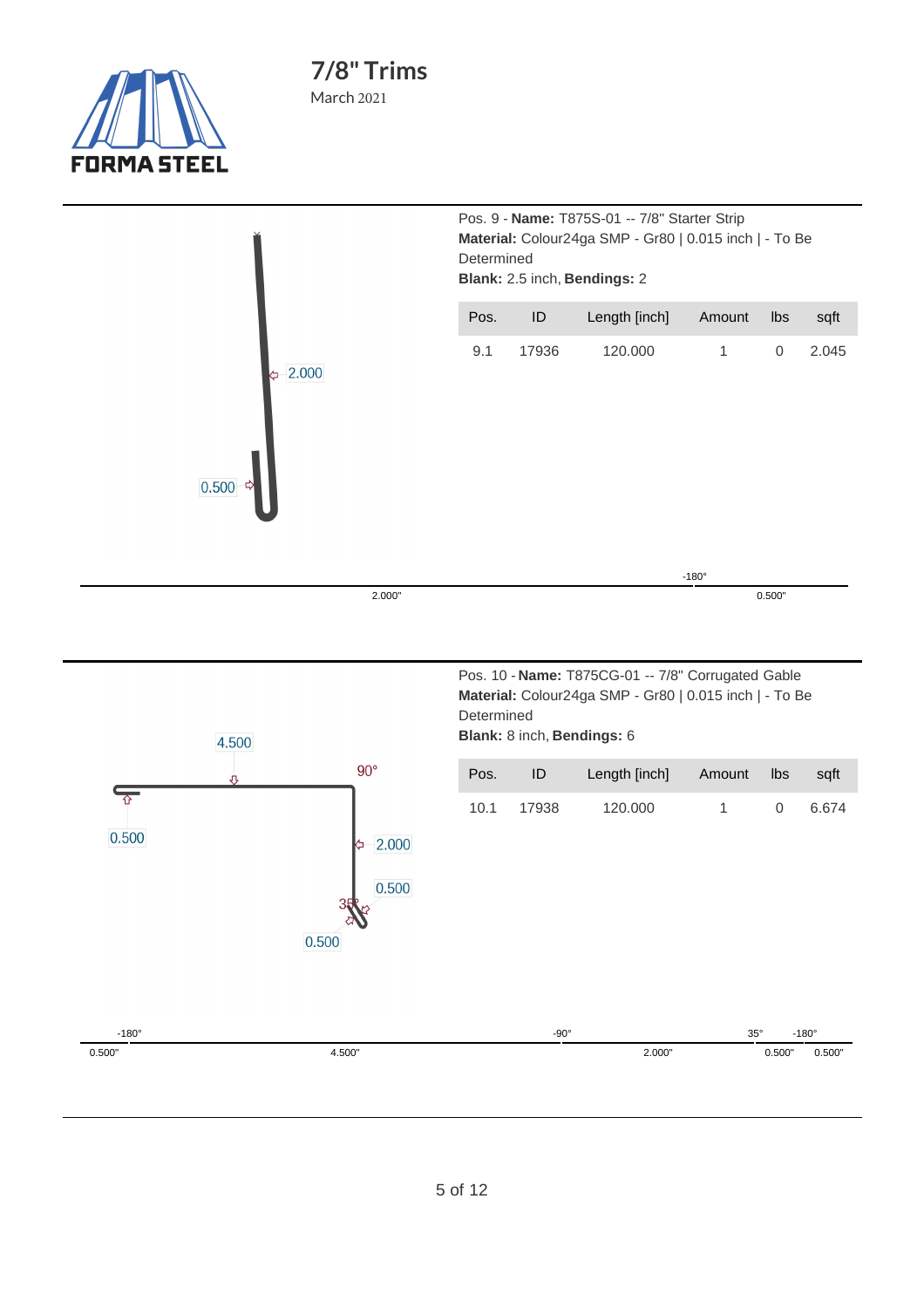





| Pos. 12 - Name: T875OSC-01 -- 7/8" OSC                 |  |  |  |  |
|--------------------------------------------------------|--|--|--|--|
| Material: Colour24ga SMP - Gr80   0.015 inch   - To Be |  |  |  |  |
| Determined                                             |  |  |  |  |
| <b>Blank: 16.002 inch, Bendings: 7</b>                 |  |  |  |  |
|                                                        |  |  |  |  |
|                                                        |  |  |  |  |

| Pos. | ID         | Length [inch] Amount lbs sqft |  |          |
|------|------------|-------------------------------|--|----------|
|      | 12.1 17941 | 120.000                       |  | 0 13.347 |

-180° 1.000"

90°

1.063"

90°

1.938"

-90°

4.000"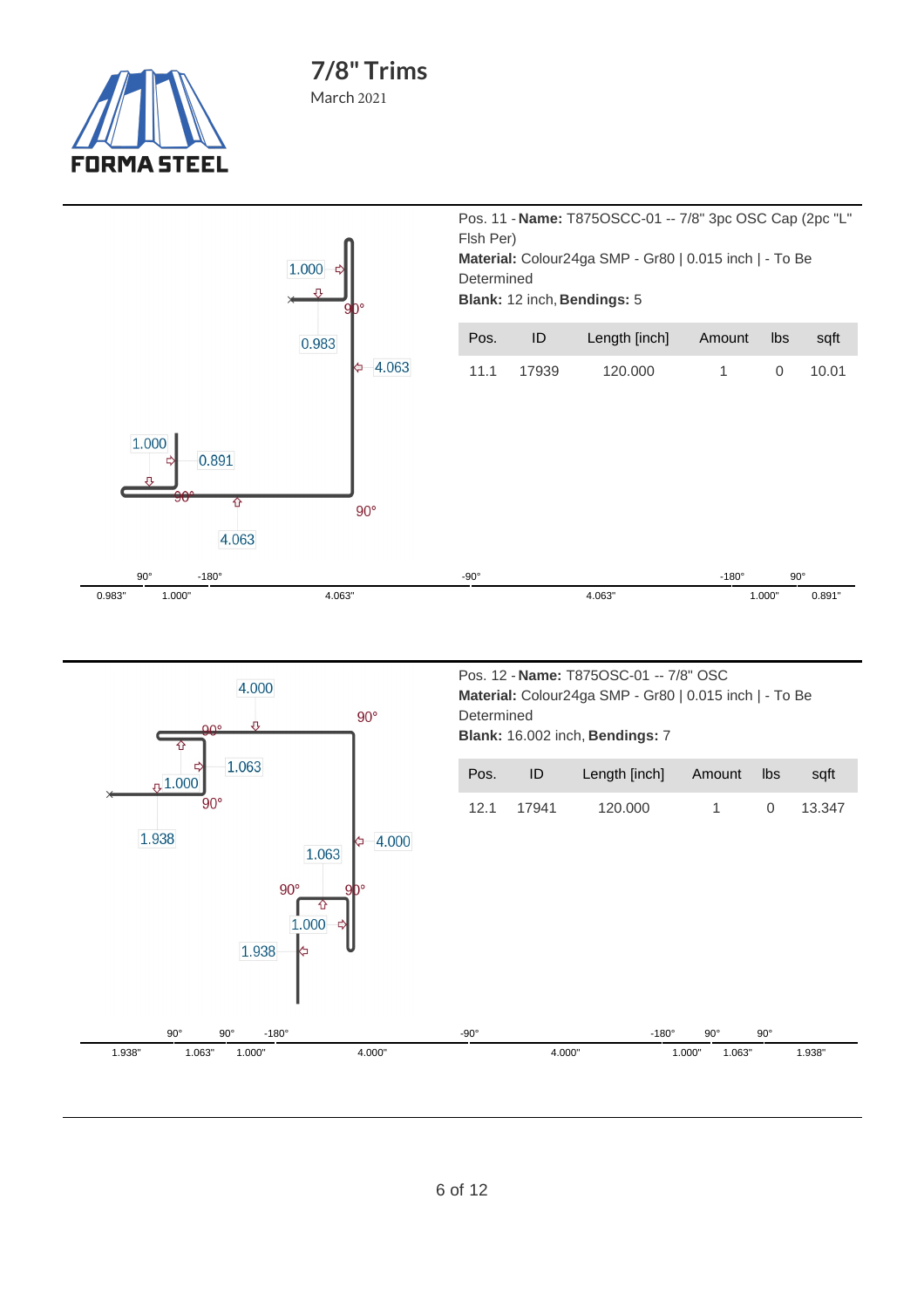

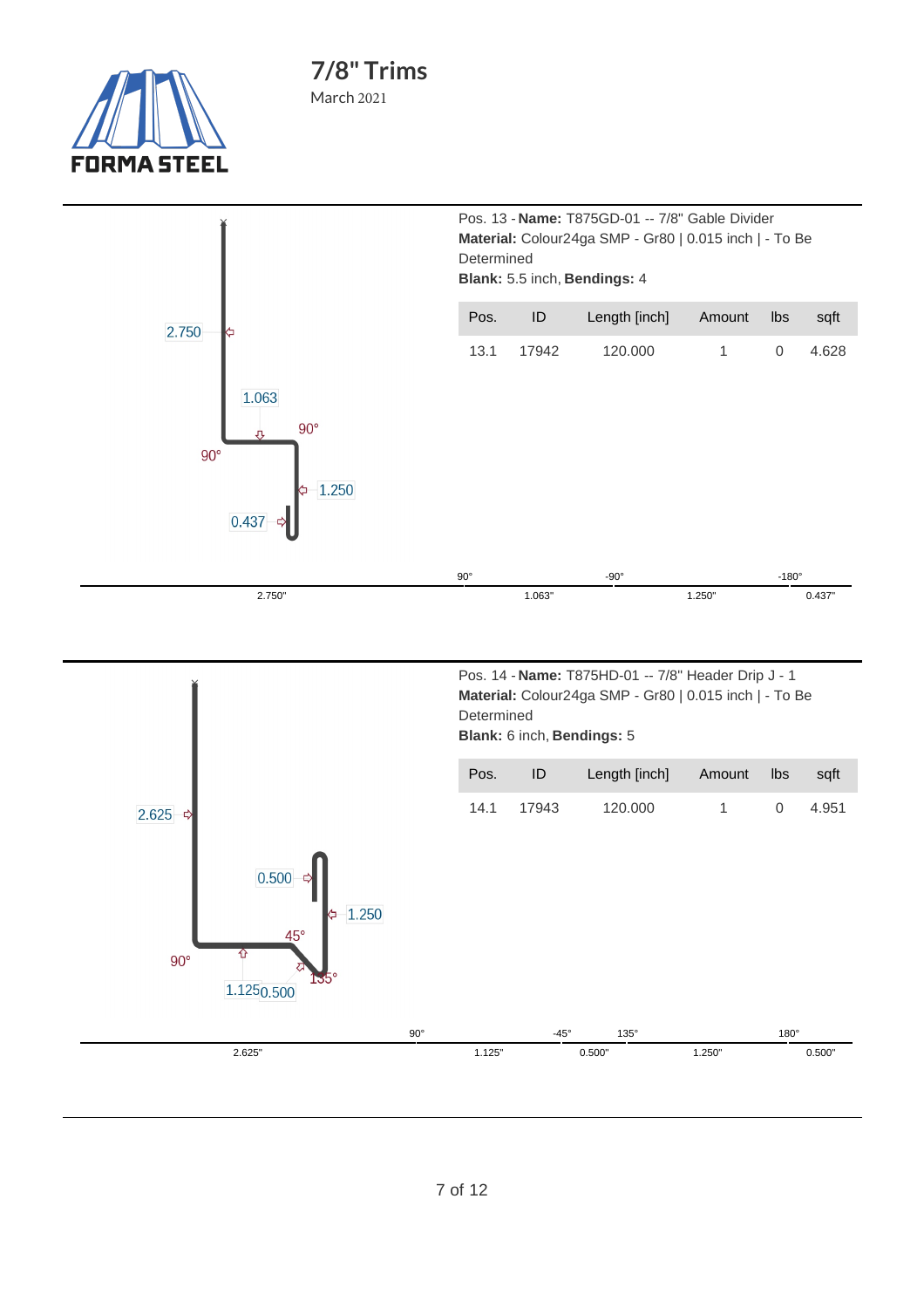

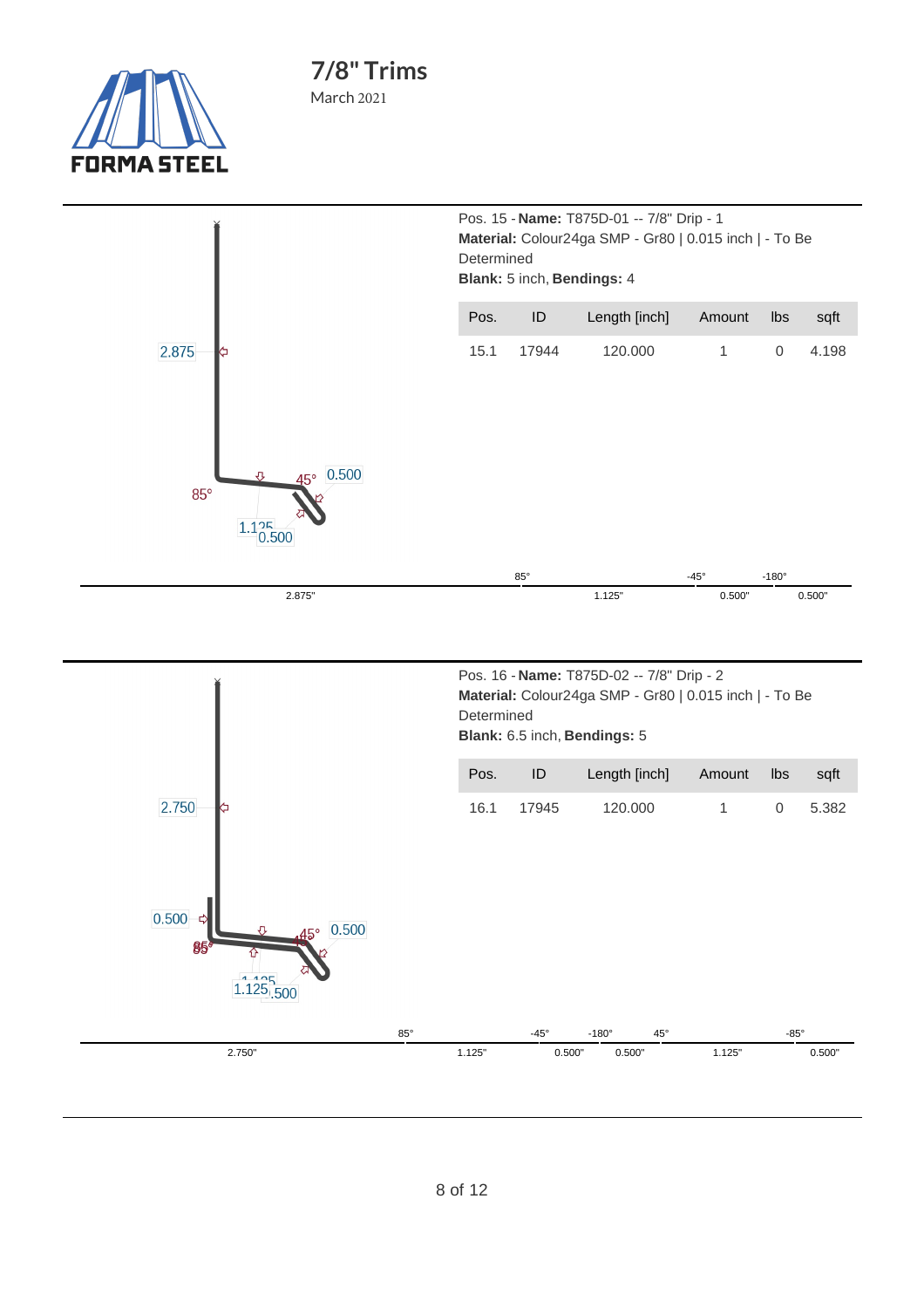

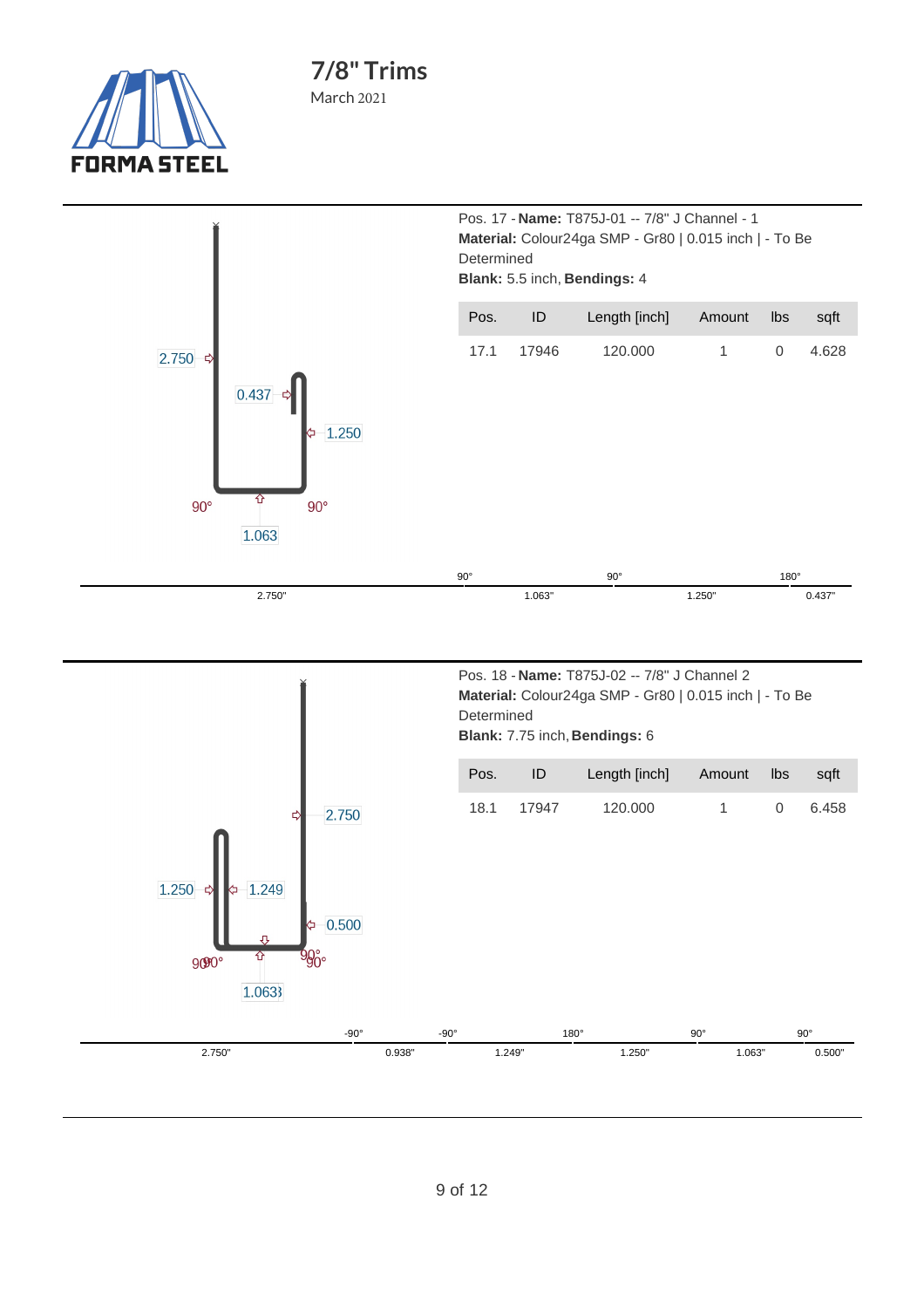





| Pos. 20 - Name: **1/8" open hem** 7/8" HALF OSC        |
|--------------------------------------------------------|
| Material: Colour24ga SMP - Gr80   0.015 inch   - To Be |
| Determined                                             |
| <b>Blank: 10 inch, Bendings: 5</b>                     |

| Pos. | ID    | Length [inch] | Amount Ibs |          | saft - |
|------|-------|---------------|------------|----------|--------|
| 20.1 | 17949 | 120.000       |            | $\Omega$ | 8.288  |

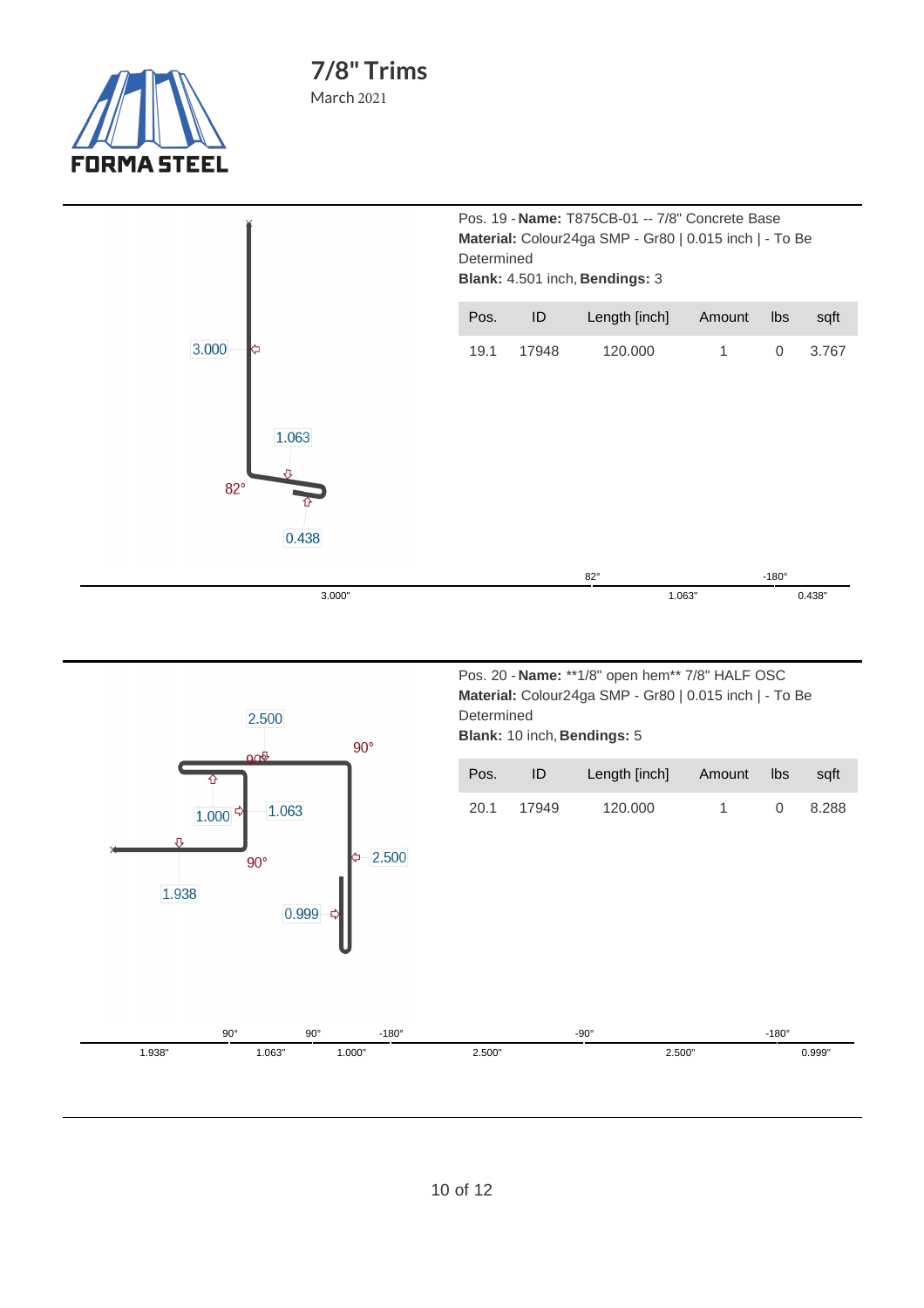

Pos. 21 - **Name:** T875FT-01 -- 7/8" Finish Trim **Material:** Colour24ga SMP - Gr80 | 0.015 inch | - To Be Determined **Blank:** 4.5 inch, **Bendings:** 3

| Pos. | ID      | Length [inch] Amount Ibs sqft |   |                |
|------|---------|-------------------------------|---|----------------|
| 21.1 | - 17950 | 120.000                       | 1 | $0\quad 3.767$ |



| <b>LI</b> | 1770   | $180^\circ$ |
|-----------|--------|-------------|
| 2.750"    | 1.250" | 0.500'      |